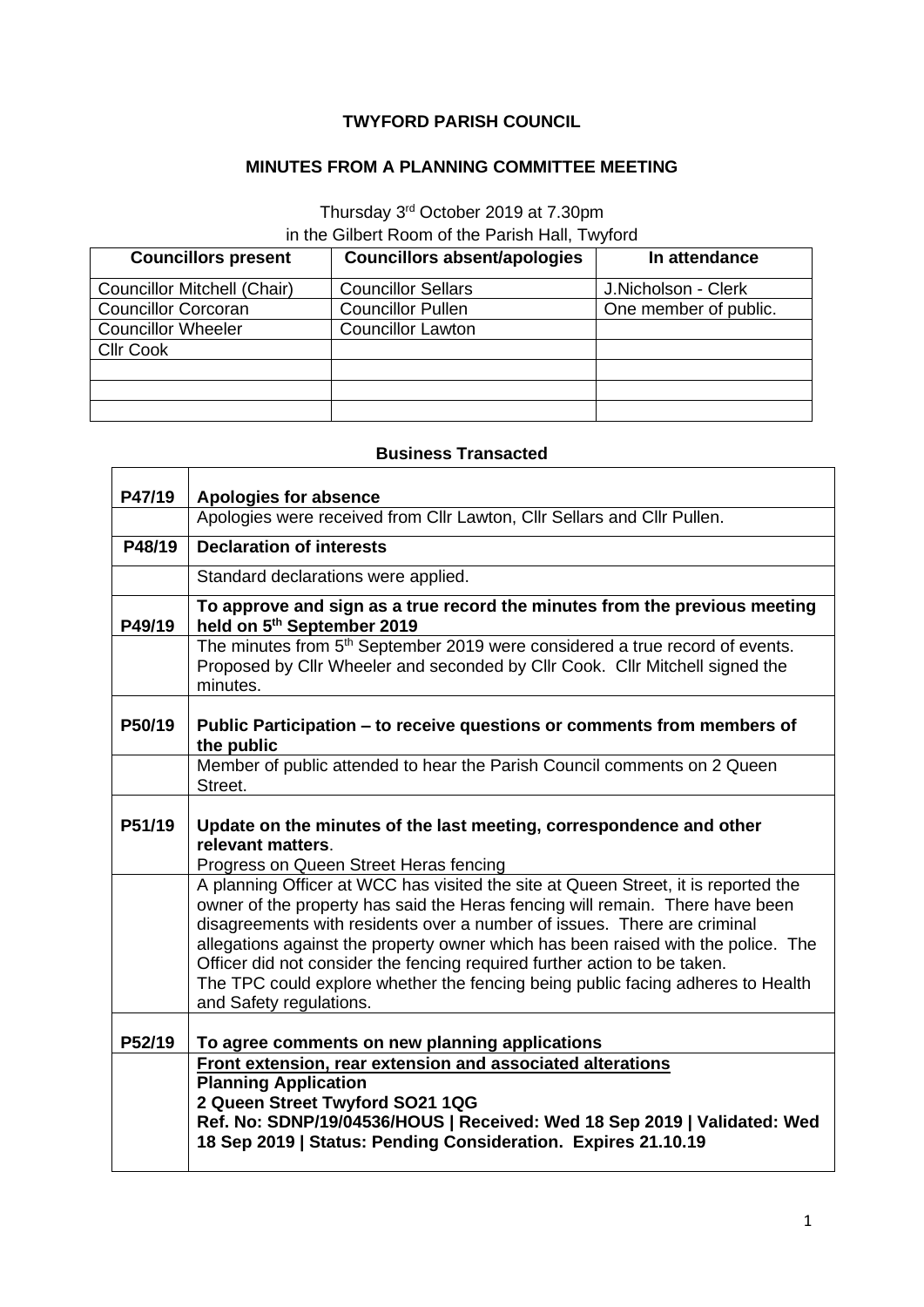|              | The Council invited the member of public to share their views, which they listed<br>objections based on; over development of the site, design does not enhance the<br>area, loss of parking space in a critical area.<br>Cllr Corcoran reported that Queen St is a key part of the village with over 1,000<br>years of history. The plans bring the existing property forward, which will<br>exaggerate the impact of the property on the conservation area, particularly as the<br>property sits high above street level and current screening and greenery would be<br>removed. The Council also query whether the building exceeds 35% increase in<br>property size.<br>The Parish Council object based on the high levels associated with the buildings,<br>and the plans will make the property more dominant from the street level. The<br>removal of planting will additionally increase the prominence of parking. The<br>Parish Council fail to see how the proposed plans preserve and enhance the area.<br>The Parish Council also find there is insufficient information in the Heritage<br>Statement which would address these concerns, particularly as it falls under<br>archaeological protection. Twyford Parish Council request Officers view this site in<br>conjunction with permitted site Littlecot and Pear Tree House. |
|--------------|------------------------------------------------------------------------------------------------------------------------------------------------------------------------------------------------------------------------------------------------------------------------------------------------------------------------------------------------------------------------------------------------------------------------------------------------------------------------------------------------------------------------------------------------------------------------------------------------------------------------------------------------------------------------------------------------------------------------------------------------------------------------------------------------------------------------------------------------------------------------------------------------------------------------------------------------------------------------------------------------------------------------------------------------------------------------------------------------------------------------------------------------------------------------------------------------------------------------------------------------------------------------------------------------------------------------------------------------|
|              | Proposed by Cllr Cook and seconded by Cllr Wheeler                                                                                                                                                                                                                                                                                                                                                                                                                                                                                                                                                                                                                                                                                                                                                                                                                                                                                                                                                                                                                                                                                                                                                                                                                                                                                             |
| P53/19       | To review pre-application:<br>Demolition of existing dwelling and replacement with 3 - 4 new dwellings.<br>Hayfield Bourne Fields Twyford Winchester Hampshire SO21 1NY<br>Ref. No: SDNP/19/04036/PRE   Received: Mon 19 Aug 2019   Validated: Mon<br>02 Sep 2019   Status: Application in Progress                                                                                                                                                                                                                                                                                                                                                                                                                                                                                                                                                                                                                                                                                                                                                                                                                                                                                                                                                                                                                                            |
|              | The Parish Council reviewed the pre-application.<br>The Parish Council wish to record an objection to the proposals, based on South<br>Downs National Park policy. The Twyford settlement boundary runs halfway<br>through the garden at Hayfield, proposed property 3 and 4 would therefore sit in<br>the countryside, which is not permitted. The Twyford settlement boundary has<br>recently been reinforced by independent landscape advice as part of the<br>Neighbourhood Plan production. Moreover, permitted development of 1 house to<br>2, cannot exceed 30% of the original property (in accordance with South Downs<br>National Park policy). The Parish Council are also minded to state that some large<br>trees at the back of the property cannot be removed.                                                                                                                                                                                                                                                                                                                                                                                                                                                                                                                                                                  |
|              | Proposed by Cllr Mitchell and seconded by Cllr Corcoran.                                                                                                                                                                                                                                                                                                                                                                                                                                                                                                                                                                                                                                                                                                                                                                                                                                                                                                                                                                                                                                                                                                                                                                                                                                                                                       |
| <b>Clerk</b> | Action: Clerk to email the objections to SDNP planning team                                                                                                                                                                                                                                                                                                                                                                                                                                                                                                                                                                                                                                                                                                                                                                                                                                                                                                                                                                                                                                                                                                                                                                                                                                                                                    |
| P54/19       | To review significant application in neighbouring parish: Demolition of<br>existing building with replacement dwelling. (RESUBMISSION)<br>The Well House Bridge Lane Shawford SO21 2BL<br>Ref. No: 19/01687/FUL                                                                                                                                                                                                                                                                                                                                                                                                                                                                                                                                                                                                                                                                                                                                                                                                                                                                                                                                                                                                                                                                                                                                |
|              | The Parish Council have previously submitted comments, and these were sent<br>again to WCC to register the objections of the Parish Council. No further actions<br>can be taken at this time.                                                                                                                                                                                                                                                                                                                                                                                                                                                                                                                                                                                                                                                                                                                                                                                                                                                                                                                                                                                                                                                                                                                                                  |
| P55/19       | Update on planning decisions made between 27th August 2019 and 3rd<br>October 2019                                                                                                                                                                                                                                                                                                                                                                                                                                                                                                                                                                                                                                                                                                                                                                                                                                                                                                                                                                                                                                                                                                                                                                                                                                                             |
|              | The following were noted:                                                                                                                                                                                                                                                                                                                                                                                                                                                                                                                                                                                                                                                                                                                                                                                                                                                                                                                                                                                                                                                                                                                                                                                                                                                                                                                      |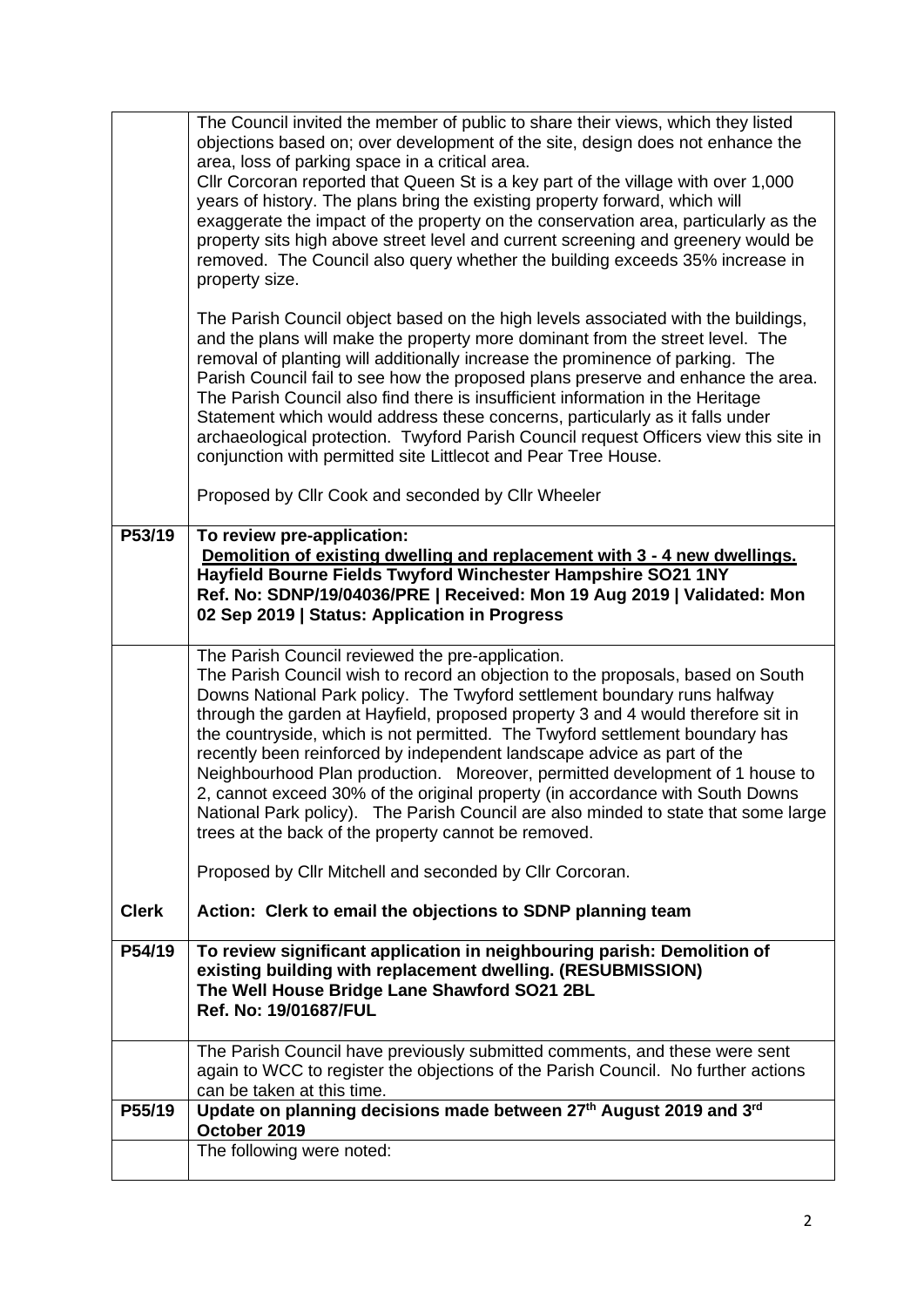|        | Demolition of existing pond. Erection of single storey timber outbuilding to provide<br>additional seating for Bean Below Cafe.<br>Twyford Post Office High Street Twyford Winchester Hampshire SO21 1NH<br>Ref. No: SDNP/19/04133/PRE   Received: Wed 21 Aug 2019   Validated: Thu 22<br>Aug 2019   Status: Advice Provided    |
|--------|---------------------------------------------------------------------------------------------------------------------------------------------------------------------------------------------------------------------------------------------------------------------------------------------------------------------------------|
|        | Single storey rear infill extension.<br>8 Hill Rise Twyford SO21 1QH<br>Ref. No: SDNP/19/03540/HOUS   Received: Tue 23 Jul 2019   Validated: Tue 23<br>Jul 2019   Status: Application Determined. Approved 17.09.19. TPC registered an<br>objection.                                                                            |
|        | proposed oak barn<br>Manor Barns, The Hay Barn Hazeley Road Twyford SO21 1QA<br>Ref. No: SDNP/19/03047/HOUS   Received: Tue 25 Jun 2019   Validated: Tue 25<br>Jun 2019   Status: Application Determined. Approved 06.09.19. TPC made no<br>comment.                                                                            |
|        | Change and extend existing dropped kerb on Hazeley Road for vehicular access<br>2 Army Row Cottages High Street Twyford Winchester Hampshire SO21 1NW<br>Ref. No: SDNP/19/01504/HOUS   Received: Fri 22 Mar 2019   Validated: Tue 02<br>Apr 2019   Status: Application Determined. Approved 23.09.19. TPC made an<br>objection. |
|        | Single storey side extension and an ensuite bathroom to the second floor with the<br>construction of a dormer roof.<br>6 - 7 The Drove Twyford Winchester Hampshire SO21 1QL<br>Ref. No: SDNP/16/05386/PRE   Received: Wed 26 Oct 2016   Validated: Fri 28 Oct<br>2016   Status: Case Withdrawn                                 |
| P56/19 | Eastleigh Local Plan: decide on actions required to prepare for the Hearing                                                                                                                                                                                                                                                     |
|        | Cllr Corcoran attended a recent ADD meeting, and ADD would request that TPC,<br>aswell as support ADD, also make their own representations against ELP.                                                                                                                                                                         |
|        | TPC will make the following objections:<br>Traffic – the additional traffic will impact the middle of the village and spin off roads<br>drastically. The characteristics of Twyford will change, and will be greater<br>emphasised before the relief road is built.                                                             |
|        | Cyclists – cycling will be the most attractive route to work to avoid the increase in<br>traffic. Most people will be heading towards Winchester, and therefore it is<br>imperative a separate cycle way is provided for.                                                                                                       |
|        | Twyford will put in supplementary statements to the questions that have already<br>been raised by the Inspector.                                                                                                                                                                                                                |
| cc     | Action: Cllr Corcoran will write Twyford submission, and send to the Clerk to<br>send off prior to the 18th October.                                                                                                                                                                                                            |
| P57/19 | Any other business                                                                                                                                                                                                                                                                                                              |
|        | An objection has been received to the proposed development site 26 in the<br>Neighbourhood Plan. To be discussed at FPC under correspondence.                                                                                                                                                                                   |
|        | Cllr Mitchell raised that Devon County Council have been actively planting 3 trees<br>for every 1 tree effected by Ash Dieback. Cllr Mitchell requested if The Meads                                                                                                                                                            |